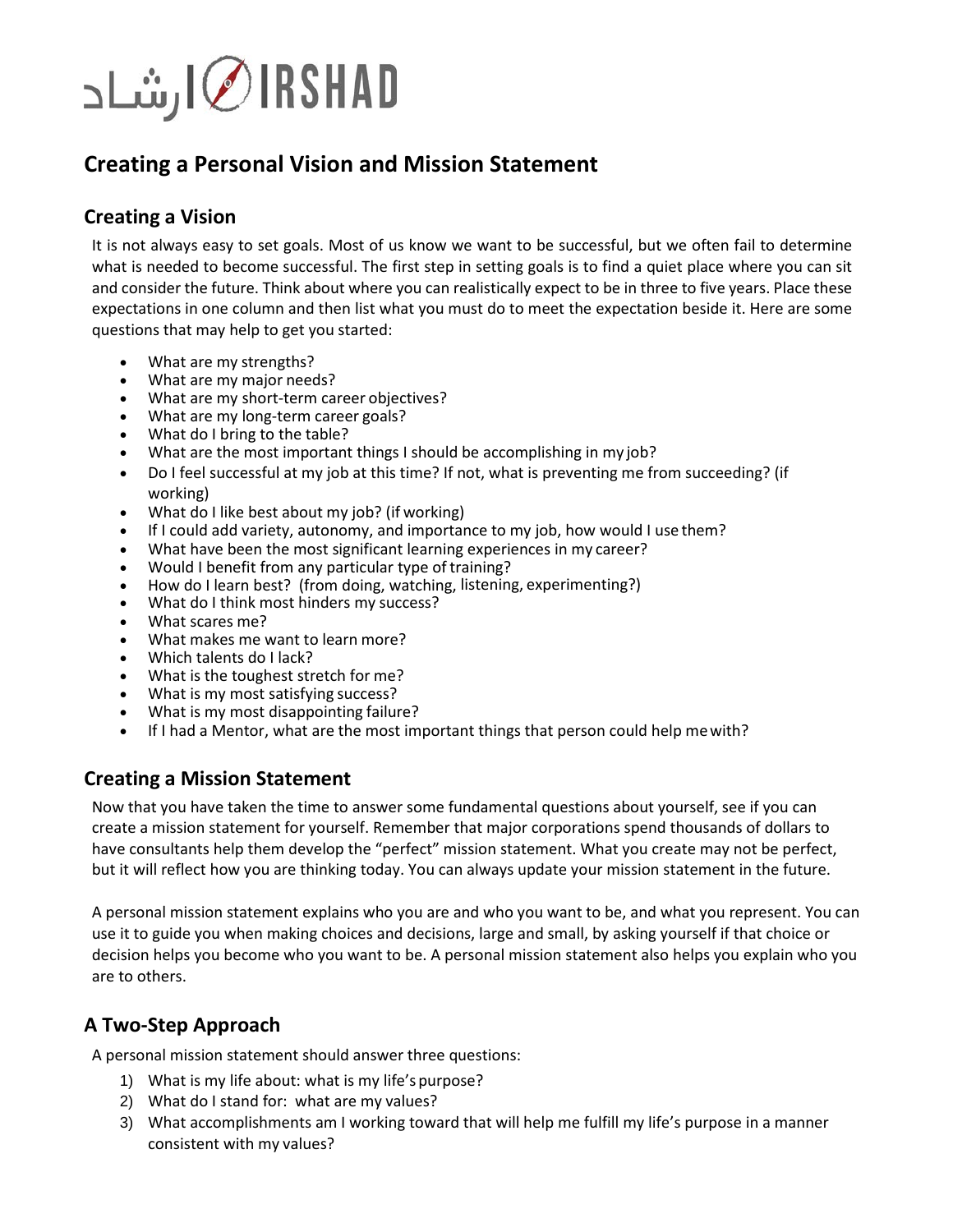

### **Step 1: Clarifying Purpose and Values**

A. Write a list of at least 20 talents you have.

B. What excites you about your life? About the world? What angers you about your life?

\_\_\_\_\_\_\_\_\_\_\_\_\_\_\_\_\_\_\_\_\_\_\_\_\_\_\_\_\_\_\_\_\_\_\_\_\_\_\_\_\_\_\_\_\_\_\_\_\_\_\_\_\_\_\_\_\_\_\_\_\_\_\_\_\_\_\_\_\_\_\_\_\_\_\_\_\_\_\_\_\_\_\_\_\_ \_\_\_\_\_\_\_\_\_\_\_\_\_\_\_\_\_\_\_\_\_\_\_\_\_\_\_\_\_\_\_\_\_\_\_\_\_\_\_\_\_\_\_\_\_\_\_\_\_\_\_\_\_\_\_\_\_\_\_\_\_\_\_\_\_\_\_\_\_\_\_\_\_\_\_\_\_\_\_\_\_\_\_\_\_ \_\_\_\_\_\_\_\_\_\_\_\_\_\_\_\_\_\_\_\_\_\_\_\_\_\_\_\_\_\_\_\_\_\_\_\_\_\_\_\_\_\_\_\_\_\_\_\_\_\_\_\_\_\_\_\_\_\_\_\_\_\_\_\_\_\_\_\_\_\_\_\_\_\_\_\_\_\_\_\_\_\_\_\_\_

\_\_\_\_\_\_\_\_\_\_\_\_\_\_\_\_\_\_\_\_\_\_\_\_\_\_\_\_\_\_\_\_\_\_\_\_\_\_\_\_\_\_\_\_\_\_\_\_\_\_\_\_\_\_\_\_\_\_\_\_\_\_\_\_\_\_\_\_\_\_\_\_\_\_\_\_\_\_\_\_\_\_\_\_\_ \_\_\_\_\_\_\_\_\_\_\_\_\_\_\_\_\_\_\_\_\_\_\_\_\_\_\_\_\_\_\_\_\_\_\_\_\_\_\_\_\_\_\_\_\_\_\_\_\_\_\_\_\_\_\_\_\_\_\_\_\_\_\_\_\_\_\_\_\_\_\_\_\_\_\_\_\_\_\_\_\_\_\_\_\_

\_\_\_\_\_\_\_\_\_\_\_\_\_\_\_\_\_\_\_\_\_\_\_\_\_\_\_\_\_\_\_\_\_\_\_\_\_\_\_\_\_\_\_\_\_\_\_\_\_\_\_\_\_\_\_\_\_\_\_\_\_\_\_\_\_\_\_\_\_\_\_\_\_\_\_\_\_\_\_\_\_\_\_\_\_ \_\_\_\_\_\_\_\_\_\_\_\_\_\_\_\_\_\_\_\_\_\_\_\_\_\_\_\_\_\_\_\_\_\_\_\_\_\_\_\_\_\_\_\_\_\_\_\_\_\_\_\_\_\_\_\_\_\_\_\_\_\_\_\_\_\_\_\_\_\_\_\_\_\_\_\_\_\_\_\_\_\_\_\_\_ \_\_\_\_\_\_\_\_\_\_\_\_\_\_\_\_\_\_\_\_\_\_\_\_\_\_\_\_\_\_\_\_\_\_\_\_\_\_\_\_\_\_\_\_\_\_\_\_\_\_\_\_\_\_\_\_\_\_\_\_\_\_\_\_\_\_\_\_\_\_\_\_\_\_\_\_\_\_\_\_\_\_\_\_\_

\_\_\_\_\_\_\_\_\_\_\_\_\_\_\_\_\_\_\_\_\_\_\_\_\_\_\_\_\_\_\_\_\_\_\_\_\_\_\_\_\_\_\_\_\_\_\_\_\_\_\_\_\_\_\_\_\_\_\_\_\_\_\_\_\_\_\_\_\_\_\_\_\_\_\_\_\_\_\_\_\_\_\_\_\_ \_\_\_\_\_\_\_\_\_\_\_\_\_\_\_\_\_\_\_\_\_\_\_\_\_\_\_\_\_\_\_\_\_\_\_\_\_\_\_\_\_\_\_\_\_\_\_\_\_\_\_\_\_\_\_\_\_\_\_\_\_\_\_\_\_\_\_\_\_\_\_\_\_\_\_\_\_\_\_\_\_\_\_\_\_ \_\_\_\_\_\_\_\_\_\_\_\_\_\_\_\_\_\_\_\_\_\_\_\_\_\_\_\_\_\_\_\_\_\_\_\_\_\_\_\_\_\_\_\_\_\_\_\_\_\_\_\_\_\_\_\_\_\_\_\_\_\_\_\_\_\_\_\_\_\_\_\_\_\_\_\_\_\_\_\_\_\_\_\_\_

\_\_\_\_\_\_\_\_\_\_\_\_\_\_\_\_\_\_\_\_\_\_\_\_\_\_\_\_\_\_\_\_\_\_\_\_\_\_\_\_\_\_\_\_\_\_\_\_\_\_\_\_\_\_\_\_\_\_\_\_\_\_\_\_\_\_\_\_\_\_\_\_\_\_\_\_\_\_\_\_\_\_\_\_\_ \_\_\_\_\_\_\_\_\_\_\_\_\_\_\_\_\_\_\_\_\_\_\_\_\_\_\_\_\_\_\_\_\_\_\_\_\_\_\_\_\_\_\_\_\_\_\_\_\_\_\_\_\_\_\_\_\_\_\_\_\_\_\_\_\_\_\_\_\_\_\_\_\_\_\_\_\_\_\_\_\_\_\_\_\_ \_\_\_\_\_\_\_\_\_\_\_\_\_\_\_\_\_\_\_\_\_\_\_\_\_\_\_\_\_\_\_\_\_\_\_\_\_\_\_\_\_\_\_\_\_\_\_\_\_\_\_\_\_\_\_\_\_\_\_\_\_\_\_\_\_\_\_\_\_\_\_\_\_\_\_\_\_\_\_\_\_\_\_\_\_

\_\_\_\_\_\_\_\_\_\_\_\_\_\_\_\_\_\_\_\_\_\_\_\_\_\_\_\_\_\_\_\_\_\_\_\_\_\_\_\_\_\_\_\_\_\_\_\_\_\_\_\_\_\_\_\_\_\_\_\_\_\_\_\_\_\_\_\_\_\_\_\_\_\_\_\_\_\_\_\_\_\_\_\_\_ \_\_\_\_\_\_\_\_\_\_\_\_\_\_\_\_\_\_\_\_\_\_\_\_\_\_\_\_\_\_\_\_\_\_\_\_\_\_\_\_\_\_\_\_\_\_\_\_\_\_\_\_\_\_\_\_\_\_\_\_\_\_\_\_\_\_\_\_\_\_\_\_\_\_\_\_\_\_\_\_\_\_\_\_\_ \_\_\_\_\_\_\_\_\_\_\_\_\_\_\_\_\_\_\_\_\_\_\_\_\_\_\_\_\_\_\_\_\_\_\_\_\_\_\_\_\_\_\_\_\_\_\_\_\_\_\_\_\_\_\_\_\_\_\_\_\_\_\_\_\_\_\_\_\_\_\_\_\_\_\_\_\_\_\_\_\_\_\_\_\_

C. About the world?

- D. What would a really good day be like for you? Where would you be? What would you do? Imagine anything—it doesn't have to be true.
- E. Imagine that today is your 60th birthday, and a reporter is writing a story about what you have done. What would you hope people (your friends, the people you work with, family members) would say about you to the reporter? What difference would you hope you had made in their lives? How do you want to be remembered?

F. Imagine yourself at 100 years old, surrounded by your loved ones—talking with them in a comfortable, relaxed setting. These people have gathered to learn from you and your wisdom. What would you tell them is important in life? Looking back on your life, what really matters to you?